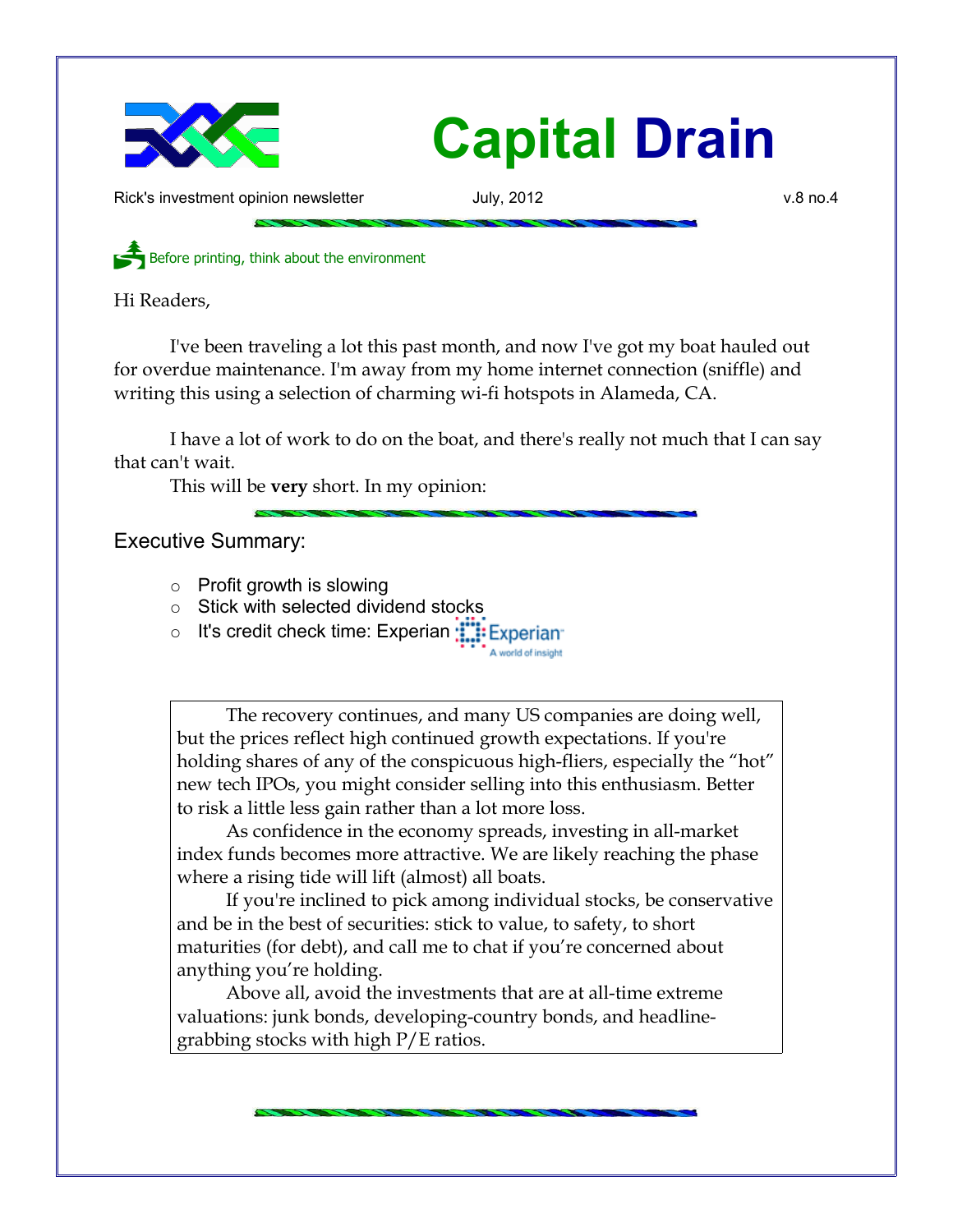## The Details:

The US economy is grinding along in a slow recovery, with little help from elsewhere in the world. Europe is in or at the edge of recession, and the BRIC countries have slowed their formerly torrid growth. All of this means that US exports and the worldwide profits of US companies are growing far less than they otherwise might.

On the positive side, the dollar and the US economy and stock market are among the best choices for investors worldwide-- relatively speaking. Some investment companies that are required or expected to hold stocks are paying more attention than usual to the US market, despite the weak news, because the US is the tallest dwarf. It's not an inspiring choice, but it's sensible.

The handful of strong companies with strong dividends that I recommended almost two years ago are still where my money is parked. The dividends keep rolling in, paying far more than Treasury bonds and with far less risk than corporate bonds. Further, the stocks generally rise with the overall market, and fall less than the averages because the dividend yield provides support.

If we get policies that can promote stronger growth, then the broader market will take off, but that won't come for a while. Just sit tight and don't do anything rash.

It's **Credit Check** time again.

Why? Identity theft has become a big big business, with professional thieves adapting daily. Your best hope for protecting yourself is to keep an eye on all your financial accounts, watching for suspicious activity.

How? Once per year per Credit Agency, you're allowed to get a free copy of your Credit Report. If you've been following along with my every-four-months pace, you're ready to revisit Experian. **The Experian** 

A world of insight

It's easy. I've taken notes from my own recent visit, so you can follow the instructions at [www.longspliceinvest.com/CapDrain/Experian.pdf](http://www.longspliceinvest.com/CapDrain/Experian.pdf) .

It's time to check the spelling and ship this to you.

If you have any questions, please write or phone. If you want to read more, the company [web site](http://www.LongspliceInvest.com/newsletter.shtml) has archived editions of this letter, lots of charts, and links to other interesting sites. There's also a [web log](http://www.LongspliceInvestments.com/ricksblog) where I discuss the process and progress of starting the mutual fund, along with occasional economic or investing thoughts..

**Please forward this to any and all friends who are interested. Thanks!** If you